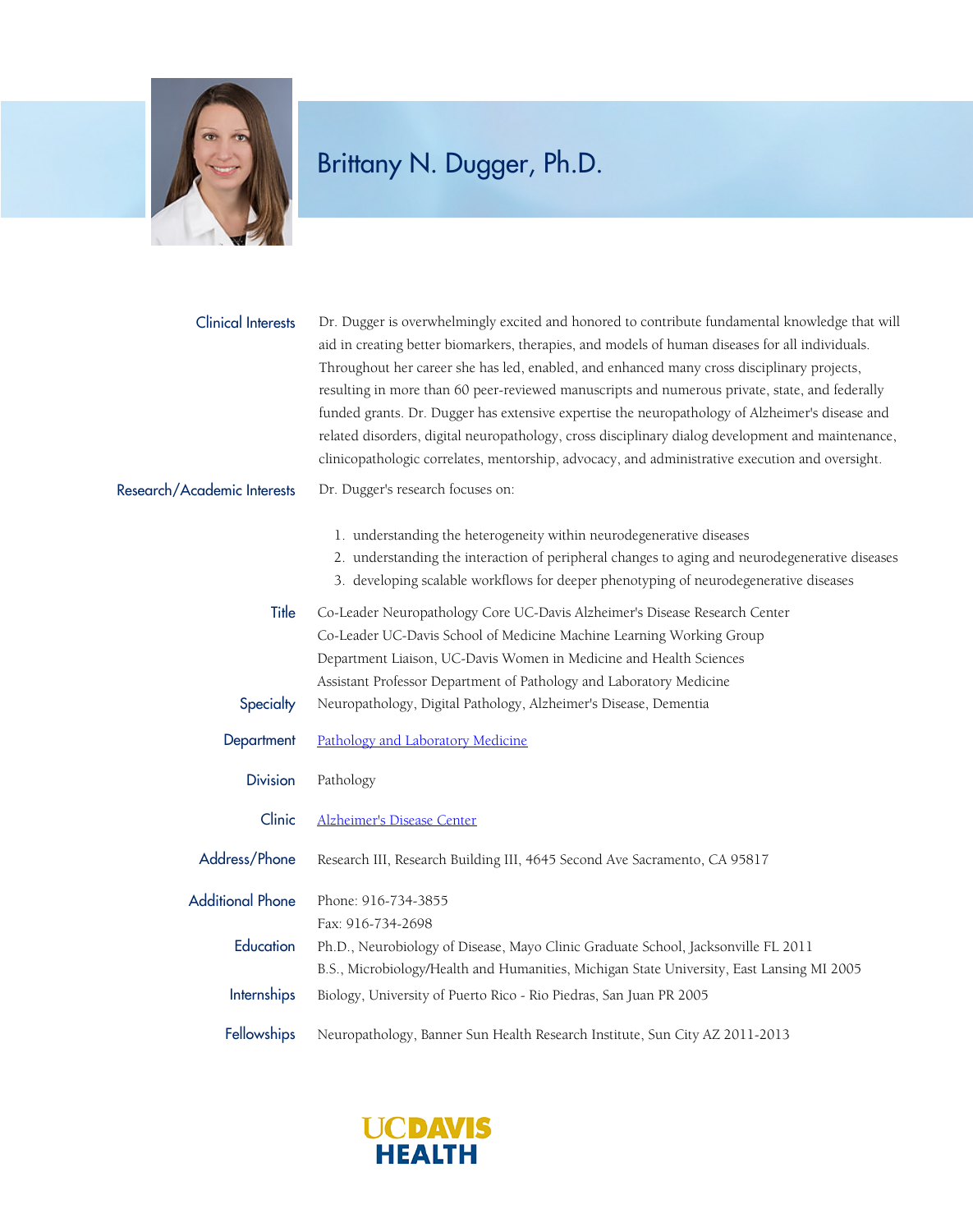

## Brittany N. Dugger, Ph.D.

| Honors and Awards                 | Paper of the Year, Movement Disorders Journal, 2017                                     |
|-----------------------------------|-----------------------------------------------------------------------------------------|
|                                   | Asao Hirano Award for Best Paper in Neurodegenerative Diseases, American Association of |
|                                   | Neuropathologists, 2013                                                                 |
|                                   | \$10,000 Parkinson's Action Network Postdoctoral Advocacy Award, 2013                   |
| <b>Select Recent Publications</b> | To view a detailed list of Dr. Dugger's publications, please click here.                |

Shakir M, Dugger BN. Advances in Deep Neuropathological Phenotyping of Alzheimer's disease: Past, Present, and Future. J Neuropathol Exp Neurol. 2022 Jan 4;81(1):2-15. doi:10.1093 /jnen/nlab122. Online ahead of print PMID:34981115.

Lai Z, Wang C, Hu Z, Dugger BN, Cheung SC, Chuah CN. A Semi-supervised Learning for Segmentation of Gigapixel Histopathology Images from Brain Tissues. Annu Int Conf IEEE Eng Med Biol Soc. 2021 Nov;2021:1920-1923. doi:10.1109/EMBC46164.2021.9629715. PMID: 34891662.

Dugger BN, Taha AY. Measuring peripheral markers of neuroinflammation in Alzheimer's disease - Challenges and opportunities. Brain Behav Immun. 2020 Aug;88:840-841. doi:10.1016/j.bbi. 2020.06.004. Epub 2020 Jun 4. PMID:32505713.

Otoki Y, Kato S, Nakagawa K, Harvey DJ, Jin LW, Dugger BN, Taha AY. Lipidomic Analysis of Postmortem Prefrontal Cortex Phospholipids Reveals Changes in Choline Plasmalogen Containing Docosahexaenoic Acid and Stearic Acid Between Cases With and Without Alzheimer's Disease. Neuromolecular Med. 2021 Mar;23(1):161-175. doi:10.1007/s12017-020-08636-w. Epub 2021 Jan 21. PMID:33475971.

Vizcarra JC, Gearing M, Keiser MJ, Glass JD, Dugger BN, Gutman DA. Validation of machine learning models to detect amyloid pathologies across institutions. Acta Neuropathol Commun. 2020 Apr 28;8(1):59. doi:10.1186/s40478-020-00927-4. PMID:32345363.